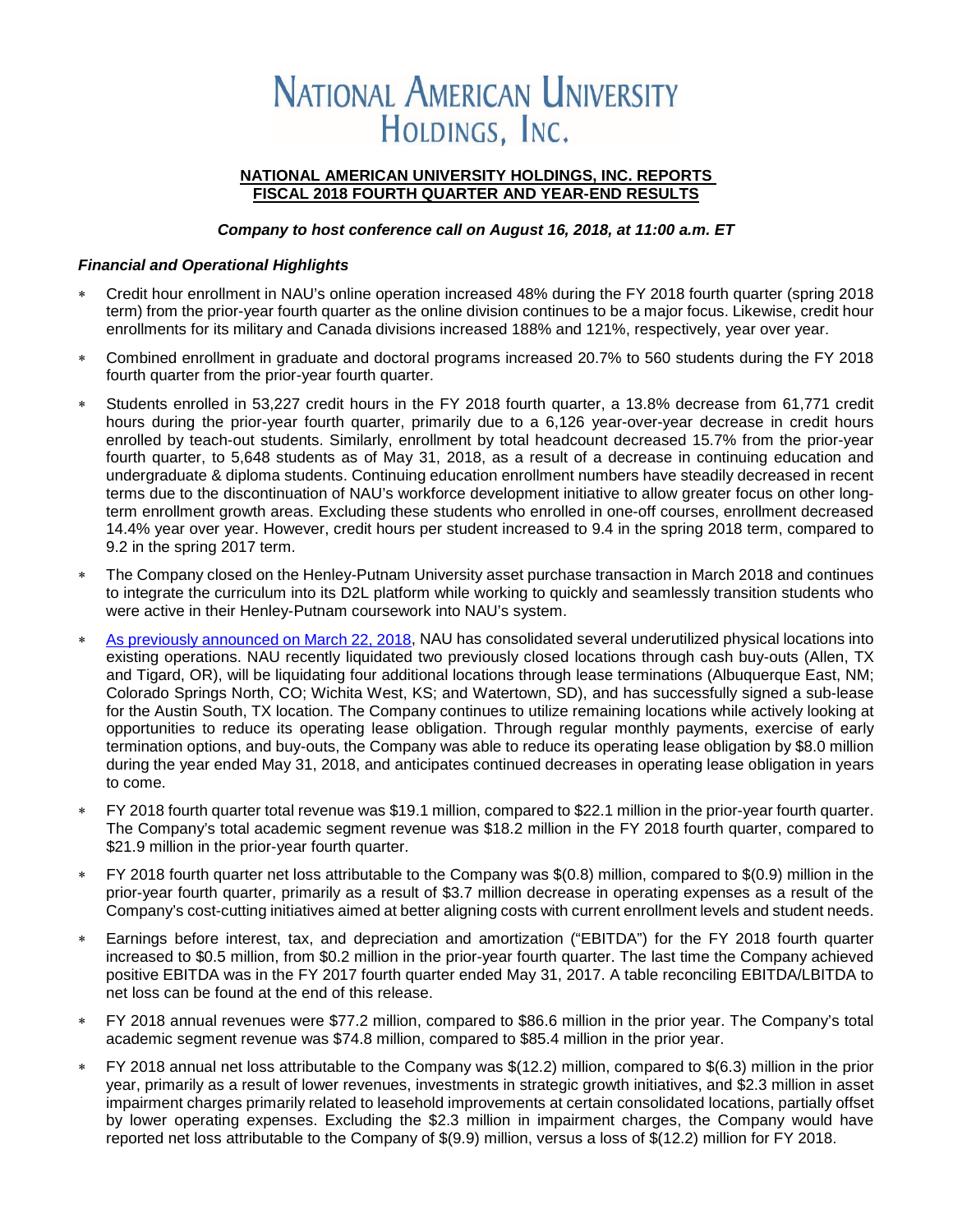∗ The May 31, 2018, balance sheet included cash, cash equivalents and investments of \$5.3 million, restricted cash of \$9.3 million, taxes receivable of \$0.1 million, working capital deficit of \$0.7 million, long-term debt of \$7.2 million, and stockholders' equity of \$17.0 million.

**Rapid City, South Dakota, August 15, 2018 — National American University Holdings, Inc. (the "Company") (NASDAQ: NAUH),** which through its wholly owned subsidiary operates National American University ("**NAU**" or **the "University"**), a regionally accredited, proprietary, multi-location institution of higher learning, today reported unaudited financial results for its fiscal 2018 fourth quarter and audited financial results for its fiscal year ended May 31, 2018.

#### **Management Commentary**

Ronald L. Shape, Ed.D., President and Chief Executive Officer of the Company, stated, "We were very pleased to close on the Henley-Putnam asset acquisition in the FY 2018 fourth quarter. Following the completion of this transaction, Henley-Putnam University's distinctive curricula in the areas of intelligence, strategic security, cybersecurity, and counterterrorism studies were integrated into NAU's Henley-Putnam School of Strategic Security, housed under our College of Military Studies. We worked closely with students who were active in their Henley-Putnam coursework as of the date of closing to smoothly transition them into NAU for the spring 2018 term, and as a direct result, credit hours enrolled under the military category nearly tripled in spring 2018. We are now exploring partnerships with the military and within the private sector, which we believe will accelerate the growth of our military student population. In fact, we saw significant credit hour growth in four of our five operational drivers—undergraduate online, Canada, military, and graduate divisions. The on-ground division continues to be the one area with enrollment declines, and we continue to review additional consolidation efforts to ensure our physical locations are fulfilling a need in a local market. Organic growth of our online operation continues to be a major focus, and we achieved nearly 50% credit hour growth in that area during the spring 2018 term. To continue this positive momentum, we recently brought on a new President of Online Operations Mr. Jerrad Tausz who boasts 20 years of experience in strategic operations and recruitment in the higher education industry. Jerrad comes to NAU after over 15 years of work at Apollo Education Group (which operates the University of Phoenix) where he served as Chief Operating Officer from 2011 to 2016. Having served as a faculty member at the University of Phoenix for several years before working up the leadership chain, we believe Jerrad possesses the skills and firsthand experience to effectively grow NAU's online operations to its full potential."

Dr. Shape continued, "As we continue to focus on stabilizing and increasing enrollments, we remain cognizant that our costs should remain in line with current enrollment levels. As such, in early 2018, NAU made the decision to improve and expand upon the online and mobile services we offer to our students given their increasing preference for these communication methods, while consolidating underutilized on-ground operations. We have successfully liquidated some physical locations and are actively working to liquidate the others. In the interim, the University is utilizing remaining locations but, in line with the consolidations, made some additional staffing reductions in the FY 2018 fourth quarter, which will result in approximately \$3 million in savings annually. As we move forward, our students remain our first priority. NAU is committed to its non-negotiables of quality academic programming and regulatory compliance, and we believe the work we have done in FY 2018 continues to position our institution for success financially and operationally in FY 2019 and beyond."

# **Operating Review**

# *Enrollment Update*

Total NAU student enrollment for the spring 2018 term was 5,648 students, compared to 6,703 during the prior spring term. Students enrolled in 53,227 credit hours, compared to 61,771 credit hours during the prior spring term. The current average age of NAU's students continues to be in the mid-30s, with those seeking undergraduate degrees remaining the highest portion of NAU's student population.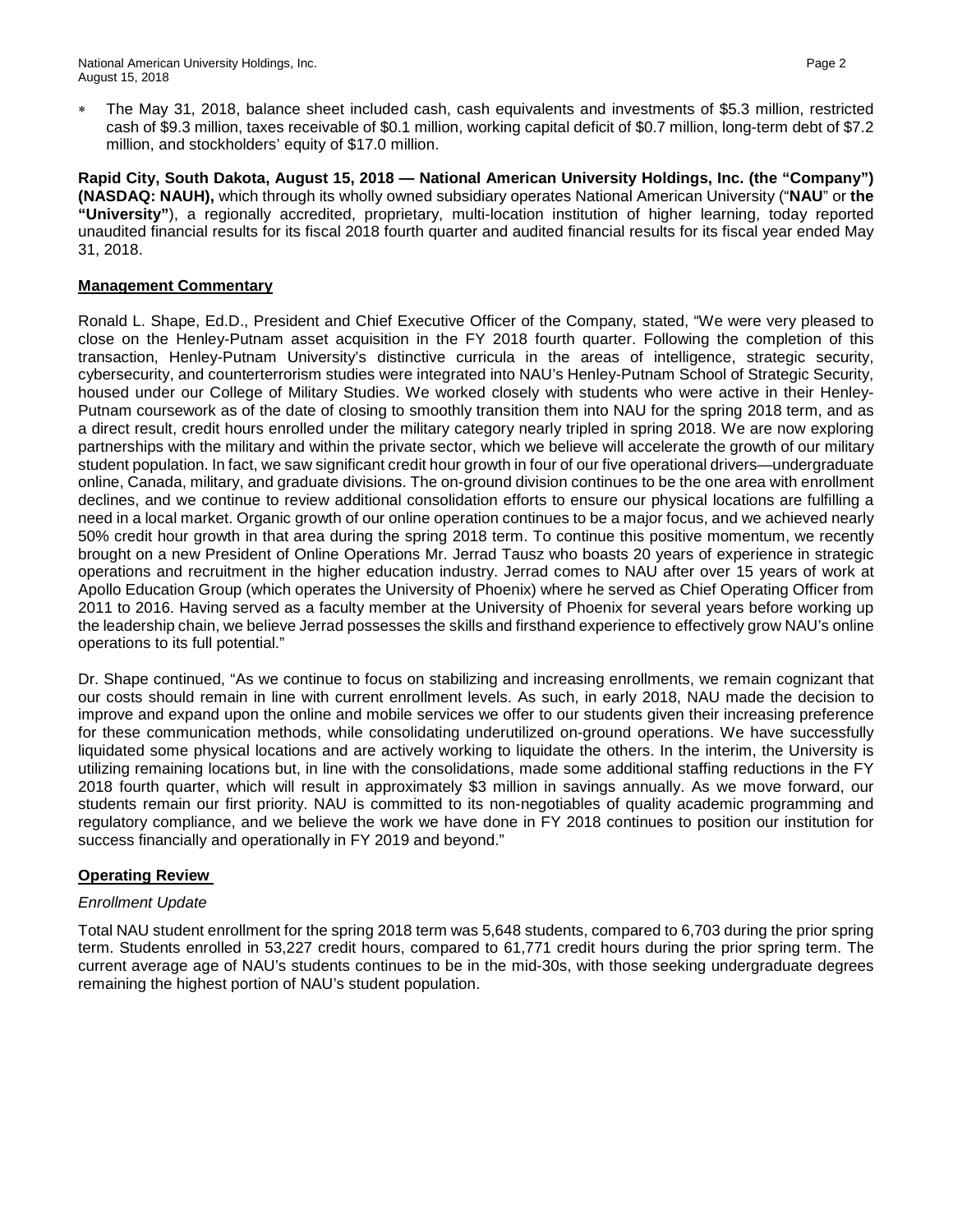The following is a summary of student enrollment at May 31, 2018, and May 31, 2017, by degree level and by instructional delivery method:

|                         |                           | May 31, 2018<br>(Spring '18 Term) |                           |                        | May 31, 2017<br>(Spring '17 Term) |  |  |  |  |
|-------------------------|---------------------------|-----------------------------------|---------------------------|------------------------|-----------------------------------|--|--|--|--|
|                         | No. of<br><b>Students</b> | $%$ of<br><b>Total</b>            | No. of<br><b>Students</b> | $%$ of<br><b>Total</b> |                                   |  |  |  |  |
| <b>Continuing Ed</b>    | 59                        | 1.0%                              | 170                       | 2.5                    | $\%$                              |  |  |  |  |
| Doctoral                | 111                       | 2.0%                              | 98                        | 1.5                    | %                                 |  |  |  |  |
| Graduate                | 449                       | 8.0%                              | 366                       | 5.5                    | $\frac{9}{6}$                     |  |  |  |  |
| Undergraduate & Diploma | 5,029                     | 89.0 %                            | 6,069                     | 90.5                   | %                                 |  |  |  |  |
| Total                   | 5,648                     | 100.0 %                           | 6,703                     | 100.0                  | %                                 |  |  |  |  |
|                         | No. of<br><b>Credits</b>  | $%$ of<br>Total                   | No. of<br><b>Credits</b>  | $%$ of<br>Total        |                                   |  |  |  |  |
| <b>On-Campus</b>        | 4,686                     | 8.8 %                             | 12,209                    | 19.8                   | %                                 |  |  |  |  |
| Online                  | 43,319                    | 81.4 %                            | 44,191                    | 71.5                   | $\%$                              |  |  |  |  |
| <b>Hybrid</b>           | 5,222                     | 9.8%                              | 5,372                     | 8.7                    | %                                 |  |  |  |  |
| Total                   | 53,227                    | 100.0 %                           | 61.771                    | 100.0                  | %                                 |  |  |  |  |

# **Financial Review**

The Company, through its wholly owned subsidiary, operates in two business segments: academics, which consists of NAU's undergraduate, graduate, and doctoral education programs and contributes the primary portion of the Company's revenue; and ownership in and development of multiple apartments and condominium complexes from which it derives sales and rental income. The real estate operations generated approximately 4.8% of the Company's revenue for the fiscal quarter ended May 31, 2018.

#### *Fiscal 2018 Fourth Quarter Financial Results*

- Total revenue for the FY 2018 fourth quarter was \$19.1 million, compared to \$22.1 million in the prior-year fourth quarter. Of this amount, academic tuition revenue was \$17.3 million, compared to \$20.7 million in the prior-year fourth quarter, and auxiliary (bookstore) revenue was \$1.0 million for the FY 2018 fourth quarter, compared to \$1.1 million in the prior-year fourth quarter. This decrease in academic revenue was primarily a result of a decrease in enrollment, which was partially offset by the new NAU Tuition Advantage plan that was approved by NAU's board of governors in November 2016 and became effective in March 2017.
- Educational services expense for the FY 2018 fourth quarter decreased to \$6.6 million, or 36.2% of total academic segment revenue, from \$7.1 million, or 32.3%, in the prior-year fourth quarter. Educational services expense specifically relates to academics and includes salaries and benefits of faculty and academic administrators, costs of educational supplies, faculty reference and support material and related academic costs.
- SG&A expenses for the FY 2018 fourth quarter decreased to \$11.6 million, or 60.3% of total revenue, from \$14.4 million, or 65.1%, in the prior-year fourth quarter. The percentage decrease was a direct result of the Company's cost-cutting initiatives aimed at better aligning costs with current enrollment levels and student needs.
- Loss before income taxes and non-controlling interest for the FY 2018 fourth quarter improved to \$(0.8) million, from \$(1.2) million in the prior-year fourth quarter, as a result of decreased operating expenses.
- Net loss attributable to the Company for the FY 2018 fourth quarter was \$(0.8) million, or (\$0.04) per diluted share based on 24.3 million shares outstanding, compared to net loss attributable to the Company of \$(0.9) million, or (\$0.04) per diluted share based on 24.2 million shares outstanding, in the prior-year fourth quarter.
- EBITDA for the FY 2018 fourth quarter increased to \$0.5 million, from \$0.2 million in the prior-year fourth quarter. A table reconciling EBITDA/LBITDA to net loss can be found at the end of this release.
- Adjusted EBITDA for the FY 2018 fourth quarter, which excludes loss on course development impairment, loss on lease termination and acceleration, and loss on impairment and disposition of property and equipment, was \$0.9 million, compared to \$1.3 million in the prior-year fourth quarter. A table reconciling Adjusted EBITDA/LBITDA to net loss can be found at the end of this release.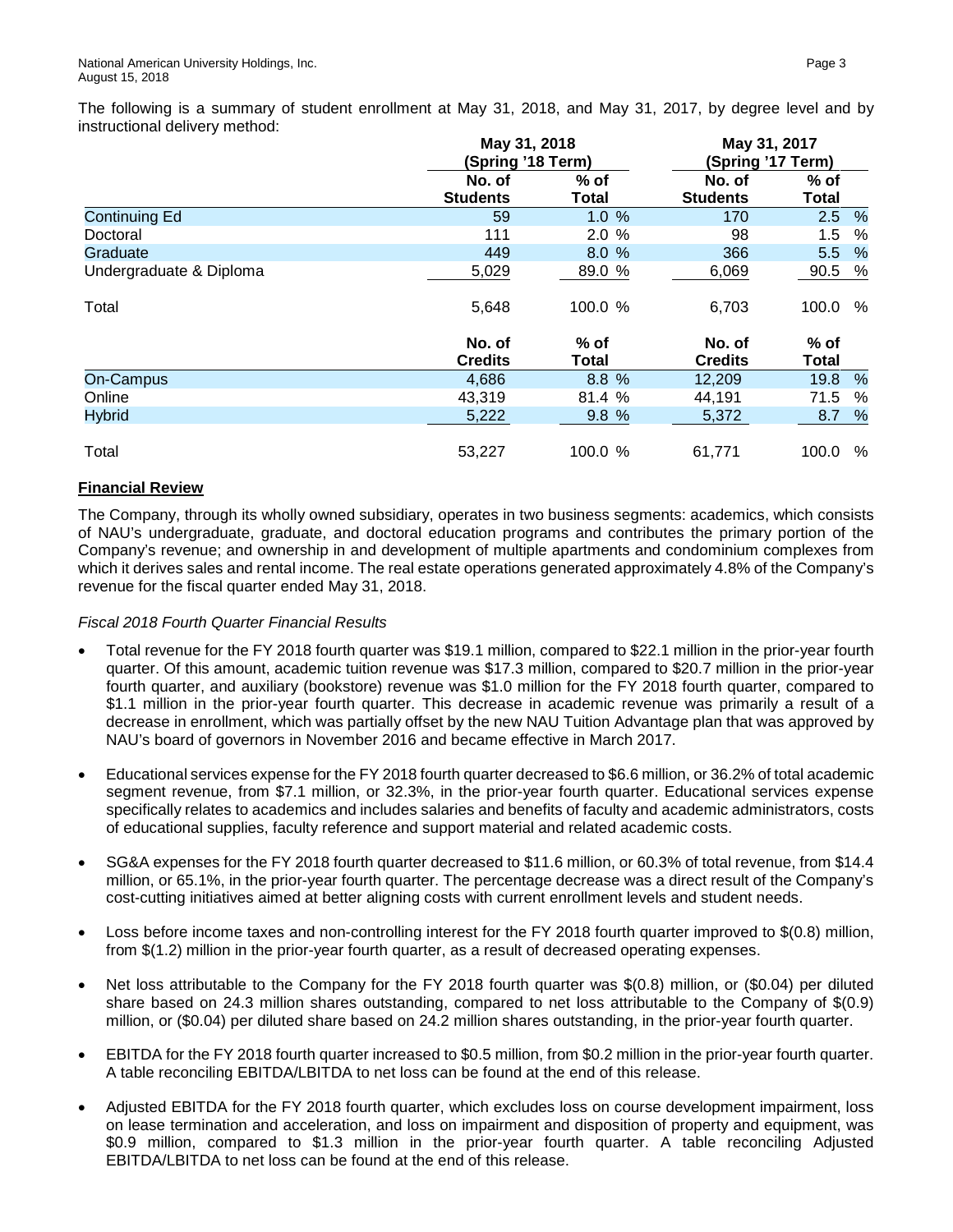#### *Fiscal 2018 Financial Results*

- Total revenues for FY 2018 were \$77.2 million, compared to \$86.6 million in the prior year. Of this amount, total academic segment revenue was \$74.8 million, compared to \$85.4 million in the prior year, as a result of the decrease in enrollment. The Company continues to execute on its strategic plan, which includes growing enrollments at its current existing locations by investing in new program development and expansion, academic advisor support, and student retention initiatives, while adjusting operation size to be in line with the needs of its student population.
- NAU's educational services expense for FY 2018 was \$26.1 million, or 35.0% of the total academic segment revenue, compared to \$27.7 million, or 32.3%, in the prior year.
- In FY 2018, SG&A expenses decreased to \$56.2 million, or 72.8% of total revenues, compared to \$61.6 million, or 71.2%, in the prior year. The percentage increase was primarily a result of fixed costs on a decreasing revenue base and additional expense to launch new programs and transfer programs for closing institutions. Expenses related to growth initiatives such as the College of Military Studies, Canada enrollments, and the new online enrollment center totaled \$6.3 million in FY 2018, compared to \$1.7 million for the same initiatives in FY 2017.
- Loss before income taxes and non-controlling interest for FY 2018 was \$(12.3) million, compared to \$(7.8) million in the prior year, primarily driven by decreased revenues offset by lower SG&A expenses.
- Net loss attributable to the Company for FY 2018 was \$(12.2) million, or \$(0.50) per diluted share based on 24.2 million shares outstanding, compared to \$(6.3) million, or \$(0.26) per diluted share based on 24.2 million shares outstanding, in the prior year.
- Losses before interest, tax, and depreciation and amortization ("LBITDA") for FY 2018 were \$(6.9) million, compared to LBITDA of \$(1.9) million in the prior year. A table reconciling EBITDA/LBITDA to net loss can be found at the end of this release.
- Adjusted LBITDA for FY 2018, which excludes loss on course development impairment, loss on lease termination and acceleration, and loss on impairment and disposition of property and equipment, was \$(4.0) million, compared to Adjusted LBITDA of (\$0.8) million in the prior year. A table reconciling Adjusted EBITDA/LBITDA to net loss can be found at the end of this release.

#### *Balance Sheet Highlights*

| (in millions except for percentages)  |     | 5/31/2018 | 5/31/2017 | % Change |
|---------------------------------------|-----|-----------|-----------|----------|
| Cash and Cash Equivalents/Investments | -SS | $5.3*$    | 16.2      | (67.0) % |
| Working Capital (Deficit)             |     | (0.7)     | 11.2      | N/A      |
| Other Long-term Liabilities           |     | 2.7       | 4.0       | (33.0) % |
| Stockholders' Equity                  |     | 17.0      | 29.9      | (43.3) % |

\*Decrease in cash was primarily the result of expenditures related to lease terminations, operating loss, dividends, and the Henley-Putnam University asset purchase transaction.

#### **Conference Call Information**

Management will discuss these results in a conference call (with accompanying presentation) on Thursday, August 16, 2018, at 11:00 a.m. ET.

The dial-in numbers are: (877) 407-9078 (U.S.) (201) 493-6745 (International)

#### **Accompanying Slide Presentation and Webcast**

The Company will have an accompanying slide presentation available in PDF format at the "Investor Relations" section of the NAU website at [http://investors.national.edu.](http://investors.national.edu/) The presentation will be made available 30 minutes prior to the conference call. In addition, the call will be simultaneously webcast over the Internet via the "Investor Relations" section of the NAU website or by clicking on the conference call link: [http://national.equisolvewebcast.com/q4-2018.](http://national.equisolvewebcast.com/q4-2018)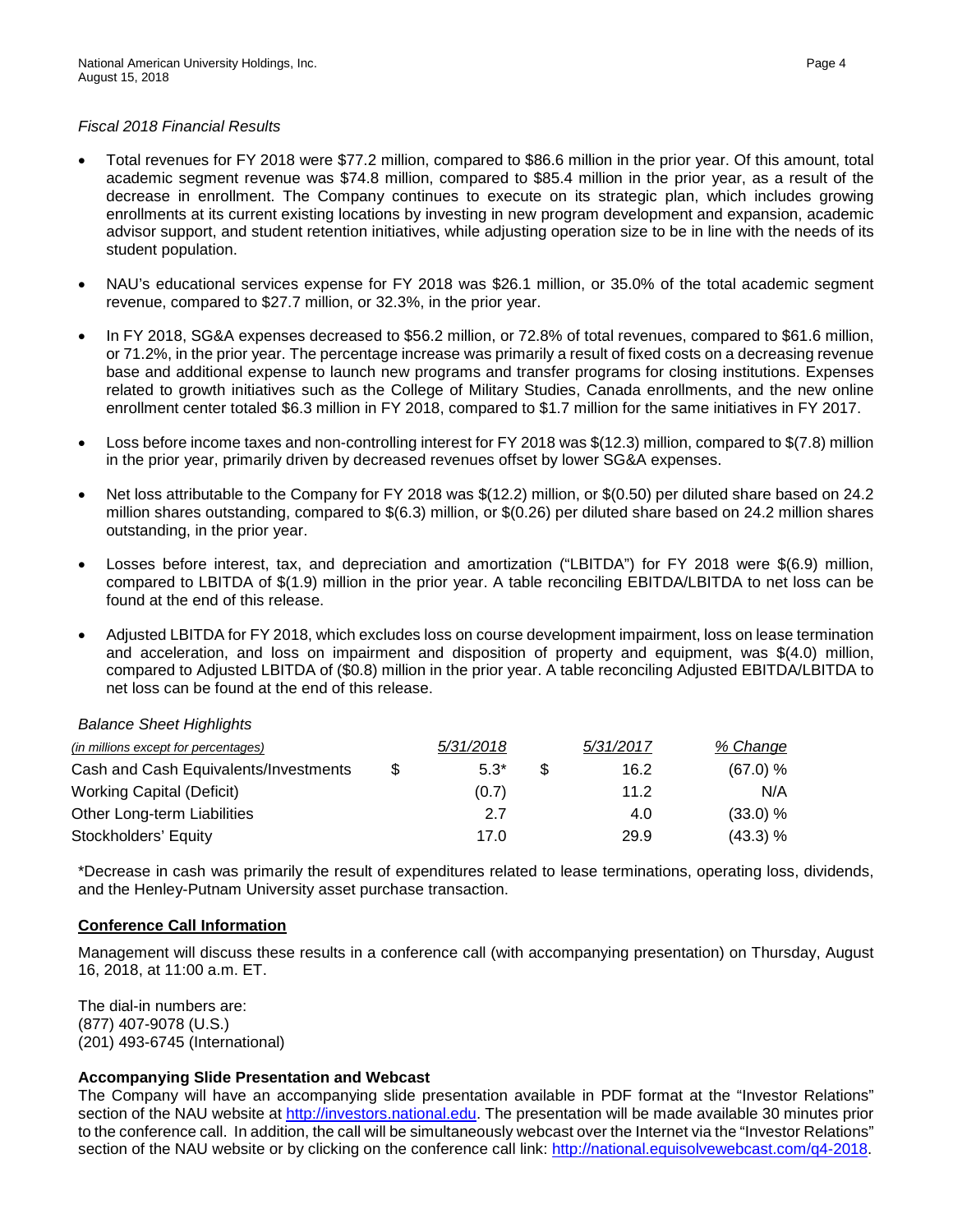# **About National American University Holdings, Inc.**

National American University Holdings, Inc., through its wholly owned subsidiary, operates National American University, a regionally accredited, proprietary, multi-location institution of higher learning offering associate, bachelor's, master's, and doctoral degree programs in technical and professional disciplines. Accredited by the Higher Learning Commission, NAU has been providing technical and professional career education since 1941. NAU opened its first location in Rapid City, South Dakota, and has since grown to multiple locations in various states throughout the United States. In 1998, NAU began offering online courses. Today, NAU offers degree programs in traditional, online, and hybrid formats, which provide students increased flexibility to take courses at times and places convenient to their busy lifestyles.

# **Forward Looking Statements**

This press release may contain forward-looking statements within the meaning of the Private Securities Litigation Reform Act of 1995 regarding the Company's business. Statements made in this release, other than those concerning historical financial information, may be considered forward-looking statements, which speak only as of the date of this release and are based on current beliefs and expectations and involve a number of assumptions. These forwardlooking statements include outlooks or expectations for earnings, revenue, expenses or other future financial or business performance, strategies or expectations, or the impact of legal or regulatory matters on business, results of operations or financial condition. Specifically, forward-looking statements may include statements relating to the future financial performance of the Company; the ability to continue to receive Title IV funds; the growth of the market for the Company's services; expansion plans and opportunities; consolidation in the market for the Company's services generally; and other statements preceded by, followed by or that include the words "estimate," "plan," "project," "forecast," "intend," "expect," "anticipate," "believe," "seek," "target" or similar expressions. These forwardlooking statements involve a number of known and unknown risks and uncertainties or other assumptions that may cause actual results or performance to be materially different from those expressed or implied by those forwardlooking statements. Other factors that could cause the Company's results to differ materially from those contained in its forward-looking statements are included under, among others, the heading "Risk Factors" in the Company's Annual Report on Form 10-K and in its other filings with the Securities and Exchange Commission. The Company assumes no obligation to update the information contained in this release.

Contact Information: **National American University Holdings, Inc.** Dr. Ronald Shape 605-721-5220 [rshape@national.edu](mailto:rshape@national.edu)

Investor Relations Counsel **The Equity Group Inc.** Carolyne Y. Sohn 415-568-2255 [csohn@equityny.com](mailto:csohn@equityny.com)

Adam Prior 212-836-9606 [aprior@equityny.com](mailto:aprior@equityny.com)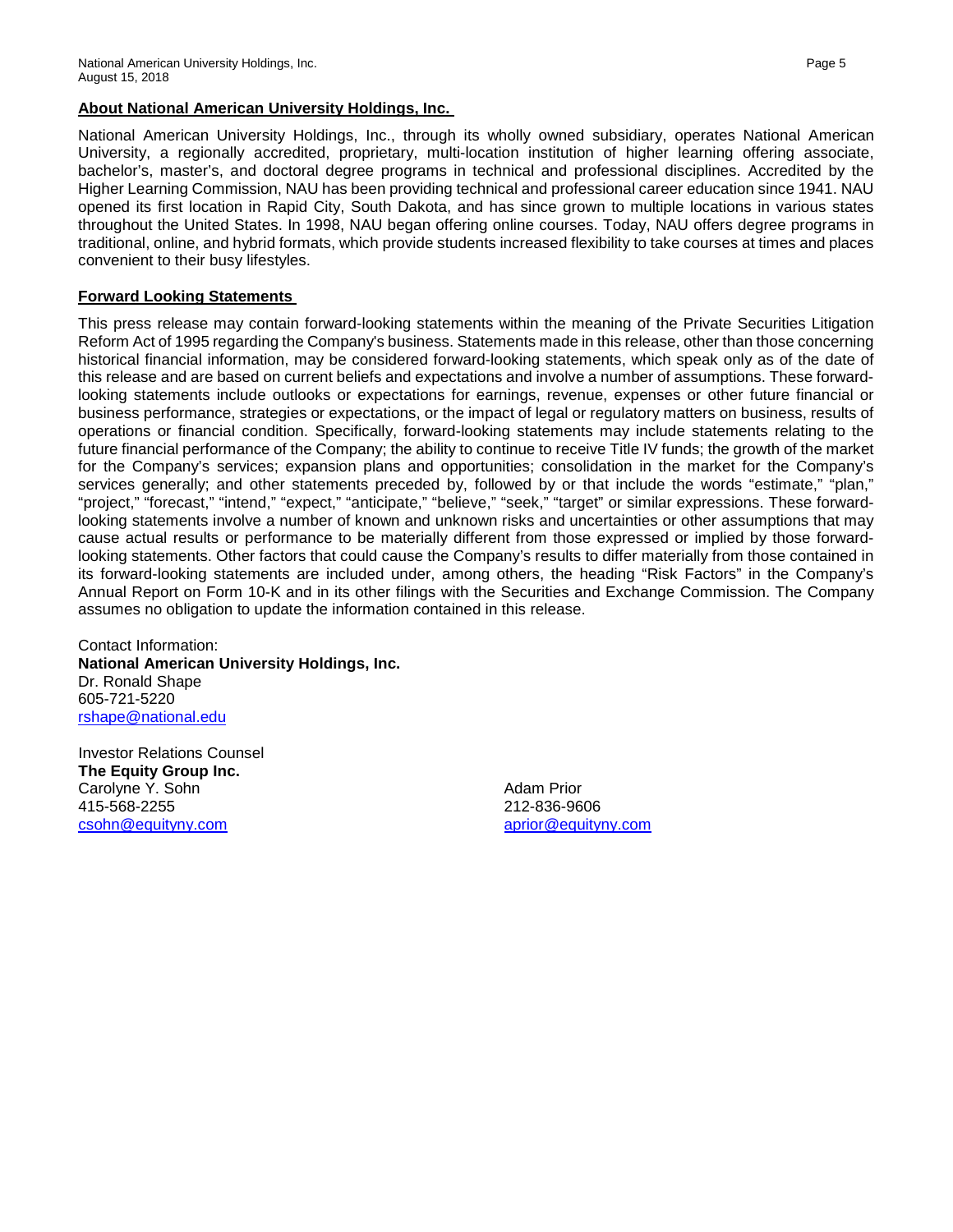#### **UNAUDITED CONDENSED CONSOLIDATED STATEMENTS OF OPERATIONS AND COMPREHENSIVE LOSS FOR THE THREE MONTHS AND YEAR ENDED MAY 31, 2018 AND 2017 (In thousands, except share and per share amounts)**

|                                                                                                                         | <b>Three Months Ended</b> |                  |    | <b>Year Ended</b> |         |            |    |            |
|-------------------------------------------------------------------------------------------------------------------------|---------------------------|------------------|----|-------------------|---------|------------|----|------------|
|                                                                                                                         | May 31,                   |                  |    |                   | May 31, |            |    |            |
|                                                                                                                         |                           | 2018             |    | 2017              |         | 2018       |    | 2017       |
| <b>REVENUE:</b>                                                                                                         |                           |                  |    |                   |         |            |    |            |
| Academic revenue                                                                                                        | \$                        | 17,278           | \$ | 20,723            | \$      | 70,885     | \$ | 80,595     |
| Auxiliary revenue                                                                                                       |                           | 955              |    | 1,133             |         | 3,885      |    | 4,832      |
| Rental income — apartments                                                                                              |                           | 355              |    | 287               |         | 1,404      |    | 1,160      |
| Condominium sales                                                                                                       |                           | 362              |    |                   |         | 817        |    |            |
| Other real estate income                                                                                                |                           | 193              |    |                   |         | 193        |    |            |
| Total revenue                                                                                                           |                           | 19,143           |    | 22,143            |         | 77,184     |    | 86,587     |
| <b>OPERATING EXPENSES:</b>                                                                                              |                           |                  |    |                   |         |            |    |            |
| Cost of educational services                                                                                            |                           | 6,601            |    | 7,063             |         | 26,146     |    | 27,657     |
| Selling, general and administrative                                                                                     |                           | 11,550           |    | 14,411            |         | 56,183     |    | 61,639     |
| Auxiliary expense                                                                                                       |                           | 662              |    | 783               |         | 2,741      |    | 3,477      |
| Cost of condominium sales                                                                                               |                           | 282              |    |                   |         | 709        |    |            |
| Loss on course development impairment                                                                                   |                           |                  |    |                   |         | 286        |    |            |
| Loss on lease termination and acceleration                                                                              |                           |                  |    | 285               |         | 362        |    | 285        |
| Loss on impairment and disposition of property and equipment                                                            |                           | 473              |    | 759               |         | 2,258      |    | 767        |
| Total operating expenses                                                                                                |                           | 19,568           |    | 23,301            |         | 88,685     |    | 93,825     |
| OPERATING INCOME (LOSS)                                                                                                 |                           | (425)            |    | (1, 158)          |         | (11,501)   |    | (7,238)    |
| OTHER INCOME (EXPENSE):                                                                                                 |                           |                  |    |                   |         |            |    |            |
| Interest income                                                                                                         |                           | 13               |    | 25                |         | 76         |    | 102        |
| Interest expense                                                                                                        |                           | (218)            |    | (211)             |         | (846)      |    | (850)      |
| Other (expense) income - net                                                                                            |                           | (167)            |    | 126               |         | (72)       |    | 209        |
| Total other expense                                                                                                     |                           | (372)            |    | (60)              |         | (842)      |    | (539)      |
| <b>LOSS BEFORE INCOME TAXES</b>                                                                                         |                           | (797)            |    | (1,218)           |         | (12, 343)  |    | (7, 777)   |
| INCOME TAX (EXPENSE) BENEFIT                                                                                            |                           | (36)             |    | 296               |         | 232        |    | 1,550      |
| <b>NET LOSS</b>                                                                                                         |                           | (833)            |    | (922)             |         | (12,111)   |    | (6,227)    |
| NET INCOME ATTRIBUTABLE TO NON-CONTROLLING<br><b>INTEREST</b>                                                           |                           | (16)             |    | (9)               |         | (50)       |    | (48)       |
| NET LOSS ATTRIBUTABLE TO NATIONAL AMERICAN<br>UNIVERSITY HOLDINGS, INC. AND SUBSIDIARIES                                |                           | (849)            |    | (931)             |         | (12,161)   |    | (6,275)    |
| OTHER COMPREHENSIVE INCOME (LOSS), NET OF TAX<br>Unrealized gains (losses) on investments, net of tax benefit (expense) |                           | $\boldsymbol{0}$ |    | $\boldsymbol{0}$  |         |            |    | (2)        |
| COMPREHENSIVE LOSS ATTRIBUTABLE TO                                                                                      |                           |                  |    |                   |         |            |    |            |
| NATIONAL AMERICAN UNIVERSITY HOLDINGS, INC.                                                                             | \$                        | (849)            | \$ | (931)             | \$      | (12, 157)  | \$ | (6,277)    |
| Basic net loss attributable to National American University<br>Holdings, Inc.                                           | \$                        | (0.04)           | \$ | (0.04)            | \$      | (0.50)     | \$ | (0.26)     |
| Diluted net loss attributable to National American University<br>Holdings, Inc.                                         | \$                        | (0.04)           | \$ | (0.04)            | \$      | (0.50)     | \$ | (0.26)     |
| Basic weighted average shares outstanding                                                                               |                           | 24,290,404       |    | 24,177,979        |         | 24,239,888 |    | 24,154,541 |
| Diluted weighted average shares outstanding                                                                             |                           | 24,290,404       |    | 24,177,979        |         | 24,239,888 |    | 24,154,541 |
|                                                                                                                         |                           |                  |    |                   |         |            |    |            |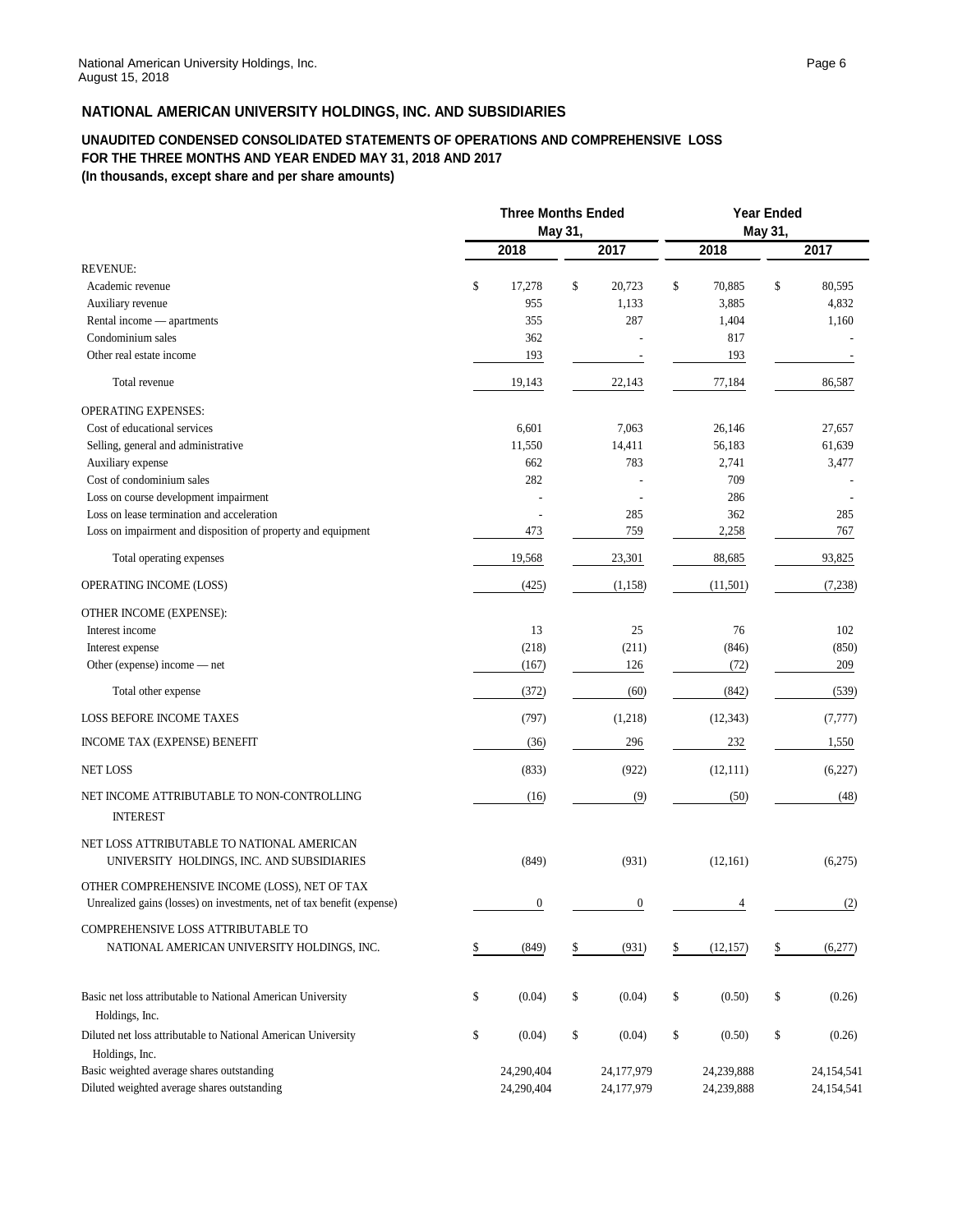# **NATIONAL AMERICAN UNIVERSITY HOLDINGS, INC. AND SUBSIDIARIES**

# **CONSOLIDATED BALANCE SHEETS**

**AS OF MAY 31, 2018 AND 2017**

**(In thousands, except share and per share amounts)**

|                                                                                                                                                               | May 31,<br>2018 | May 31,<br>2017       |  |
|---------------------------------------------------------------------------------------------------------------------------------------------------------------|-----------------|-----------------------|--|
| <b>ASSETS</b>                                                                                                                                                 |                 |                       |  |
| <b>CURRENT ASSETS:</b>                                                                                                                                        |                 |                       |  |
| Cash and cash equivalents<br>Available for sale investments                                                                                                   | \$<br>5,324     | 11,974<br>\$<br>4,183 |  |
| Student receivables - net of allowance of \$587 and \$1,195 at May 31, 2018                                                                                   |                 |                       |  |
|                                                                                                                                                               | 2,893           |                       |  |
| and May 31, 2017, respectively<br>Other receivables                                                                                                           | 563             | 2,895<br>458          |  |
| Income taxes receivable                                                                                                                                       | 105             | 2,301                 |  |
| Prepaid and other current assets                                                                                                                              | 1,552           | 1,649                 |  |
| Total current assets                                                                                                                                          | 10,437          | 23,460                |  |
| Total property and equipment - net                                                                                                                            | 25,228          | 31,318                |  |
| <b>OTHER ASSETS:</b>                                                                                                                                          |                 |                       |  |
| Restricted certificates of deposit                                                                                                                            | 9,250           |                       |  |
| Condominium inventory                                                                                                                                         | 512             | 621                   |  |
| Land held for future development                                                                                                                              | 414             | 229                   |  |
| Course development — net of accumulated amortization of \$3,577 and \$3,322 at                                                                                |                 |                       |  |
| May 31, 2018 and May 31, 2017, respectively                                                                                                                   | 1,841           | 1,111                 |  |
| Goodwill                                                                                                                                                      | 363             |                       |  |
| Other intangibles — net of accumulated amortization of \$22 and \$0 at                                                                                        |                 |                       |  |
| May 31, 2018 and May 31, 2017, respectively                                                                                                                   | 207             |                       |  |
| Other                                                                                                                                                         | 555             | 853                   |  |
| Total other assets                                                                                                                                            | 13,142          | 2,814                 |  |
| <b>TOTAL</b>                                                                                                                                                  | \$<br>48,807    | \$<br>57,592          |  |
| <b>LIABILITIES AND STOCKHOLDERS' EQUITY</b><br><b>CURRENT LIABILITIES:</b>                                                                                    |                 |                       |  |
| Current portion of capital lease payable                                                                                                                      | \$<br>380       | \$<br>331             |  |
| Current portion of long-term debt                                                                                                                             | 800             |                       |  |
| Accounts payable                                                                                                                                              | 1,991           | 3,076                 |  |
| Dividends payable                                                                                                                                             |                 | 1,094                 |  |
| Income taxes payable                                                                                                                                          | 70              | 113                   |  |
| Deferred income                                                                                                                                               | 3,758           | 1,691                 |  |
| Accrued and other liabilities                                                                                                                                 | 4,090           | 5,906                 |  |
| Total current liabilities                                                                                                                                     | 11,089          | 12,211                |  |
| DEFERRED INCOME TAXES                                                                                                                                         | $\overline{0}$  | 194                   |  |
| OTHER LONG-TERM LIABILITIES                                                                                                                                   | 2,688           | 4,010                 |  |
| CAPITAL LEASE PAYABLE, NET OF CURRENT PORTION                                                                                                                 | 10,857          | 11,237                |  |
| LONG-TERM DEBT, NET OF CURRENT PORTION                                                                                                                        | 7,200           | $\boldsymbol{0}$      |  |
| COMMITMENTS AND CONTINGENCIES                                                                                                                                 |                 |                       |  |
| STOCKHOLDERS' EQUITY:                                                                                                                                         |                 |                       |  |
| Common stock, \$0.0001 par value (50,000,000 authorized; 28,685,195 issued and<br>24,344,122 outstanding as of May 31, 2018; 28,557,968 issued and 24,224,924 |                 |                       |  |
| outstanding as of May 31, 2017)                                                                                                                               | 3               | 3                     |  |
| Additional paid-in capital                                                                                                                                    | 59,305          | 59,060                |  |
| Accumulated deficit                                                                                                                                           | (19, 873)       | (6,622)               |  |
| Treasury stock, at cost (4,341,073 shares at May 31, 2018 and 4,333,044                                                                                       |                 |                       |  |
| shares at May 31, 2017)                                                                                                                                       | (22, 496)       | (22, 481)             |  |
| Accumulated other comprehensive loss, net of taxes - unrealized loss                                                                                          |                 |                       |  |
| on available for sale securities                                                                                                                              | 0               | (4)                   |  |
| Total National American University Holdings, Inc. stockholders' equity                                                                                        | 16,939          | 29,956                |  |
| Non-controlling interest                                                                                                                                      | 34              | (16)<br>29,940        |  |
| Total stockholders' equity                                                                                                                                    | 16,973          |                       |  |
| <b>TOTAL</b>                                                                                                                                                  | \$<br>48,807    | \$<br>57,592          |  |